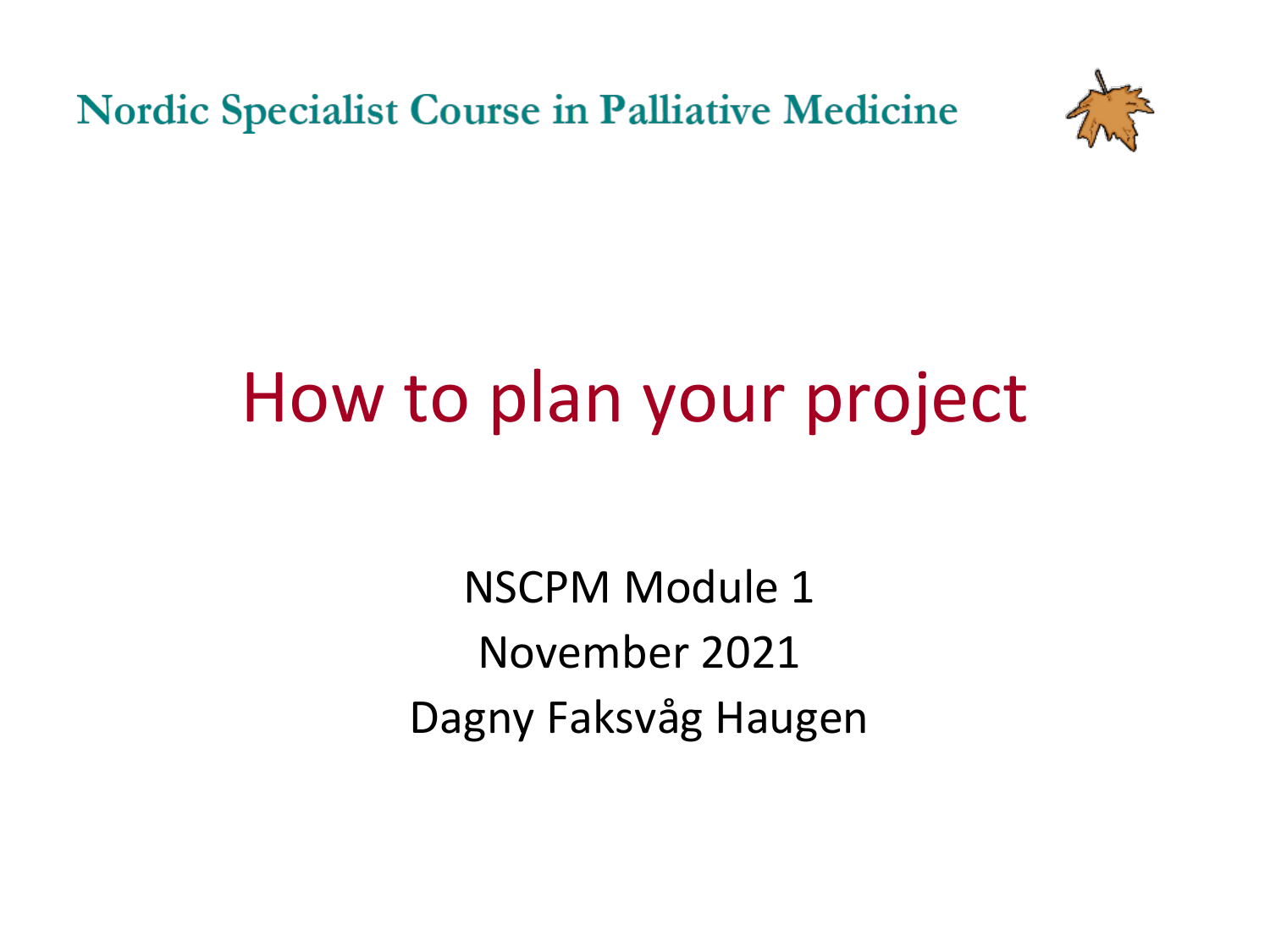### Have an idea

• Formulate a research question

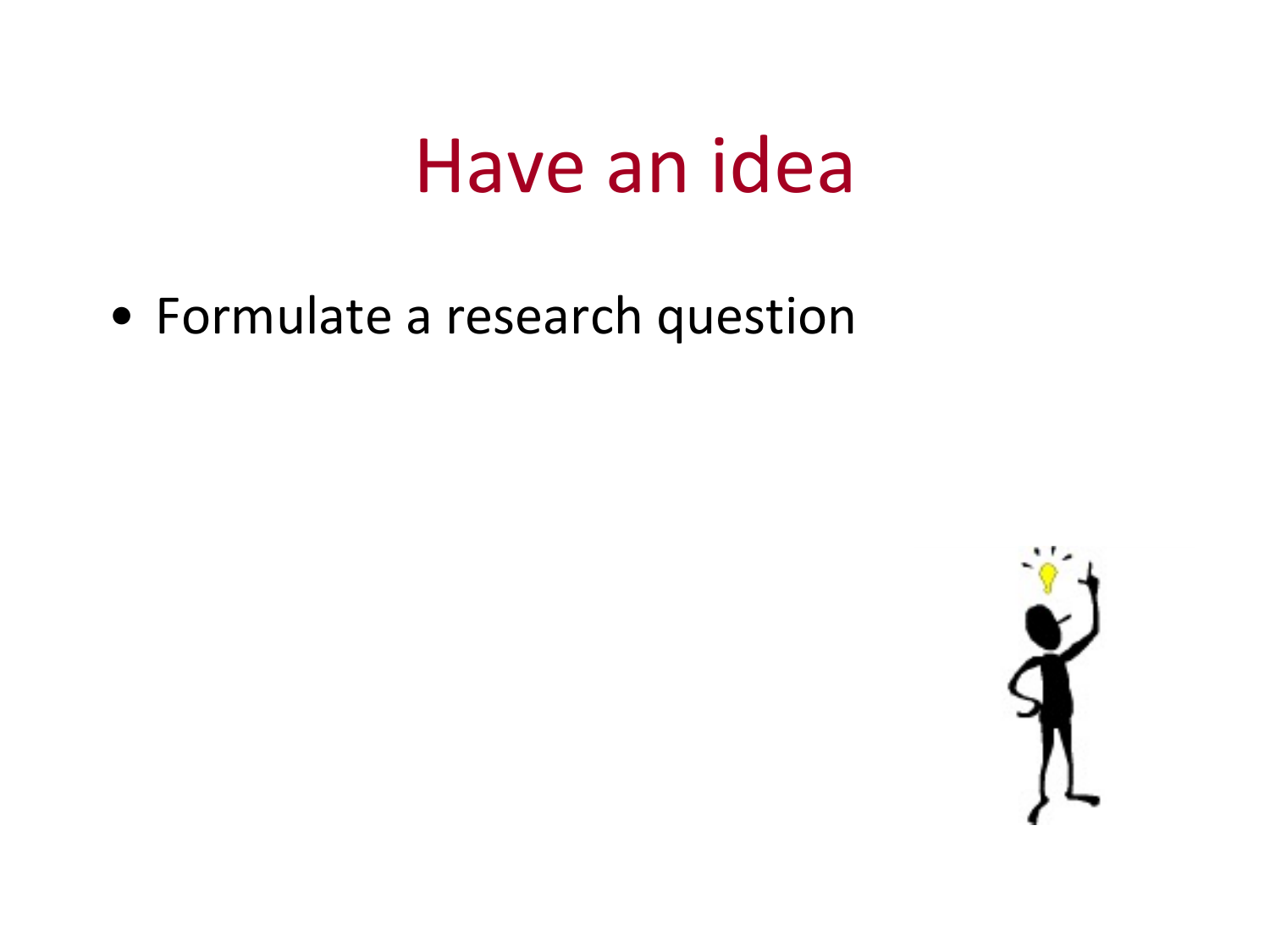#### Find a tutor

• one or more

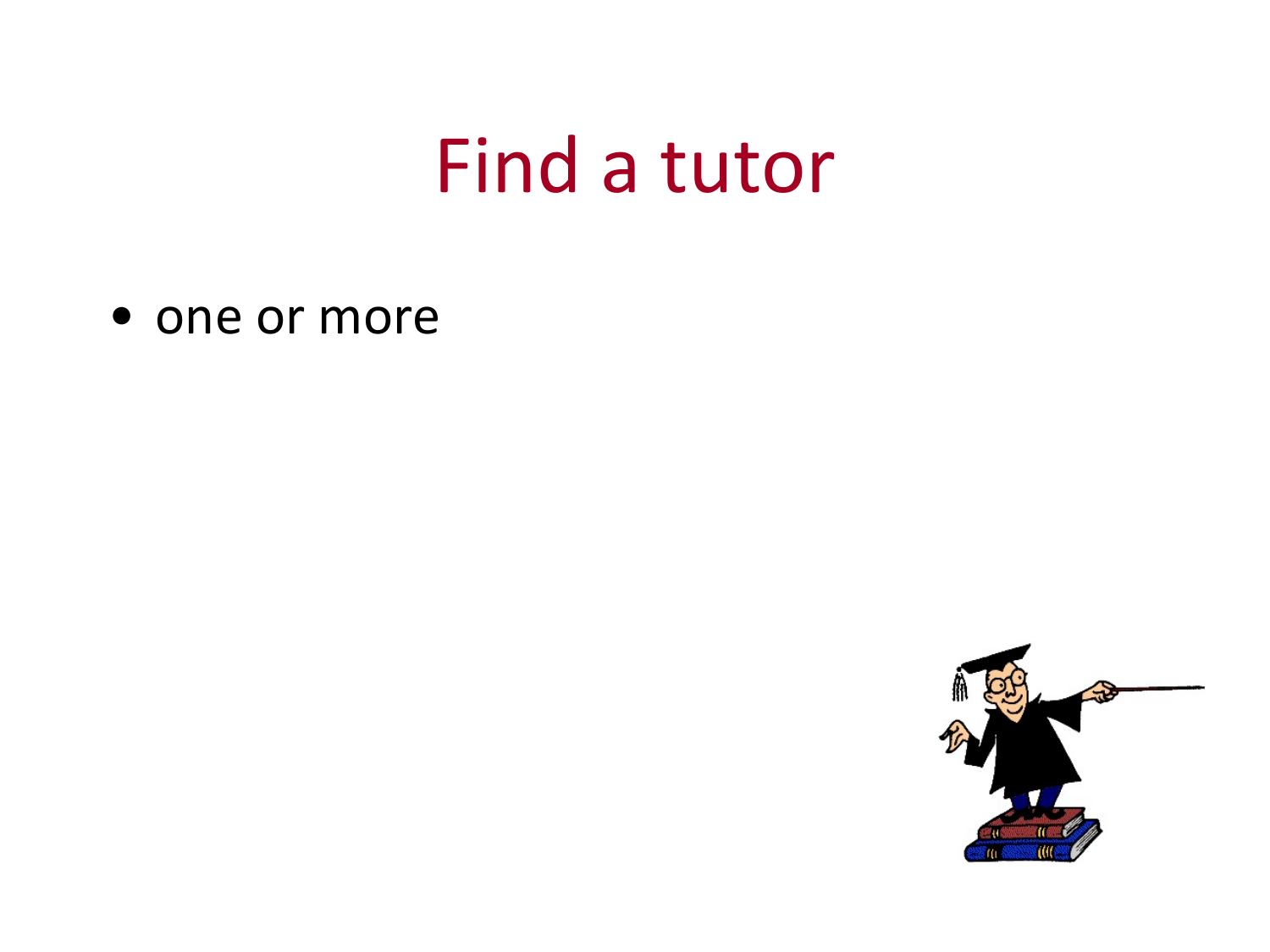## Search the literature

- What is known on the subject?
- Did anyone else have the same idea?

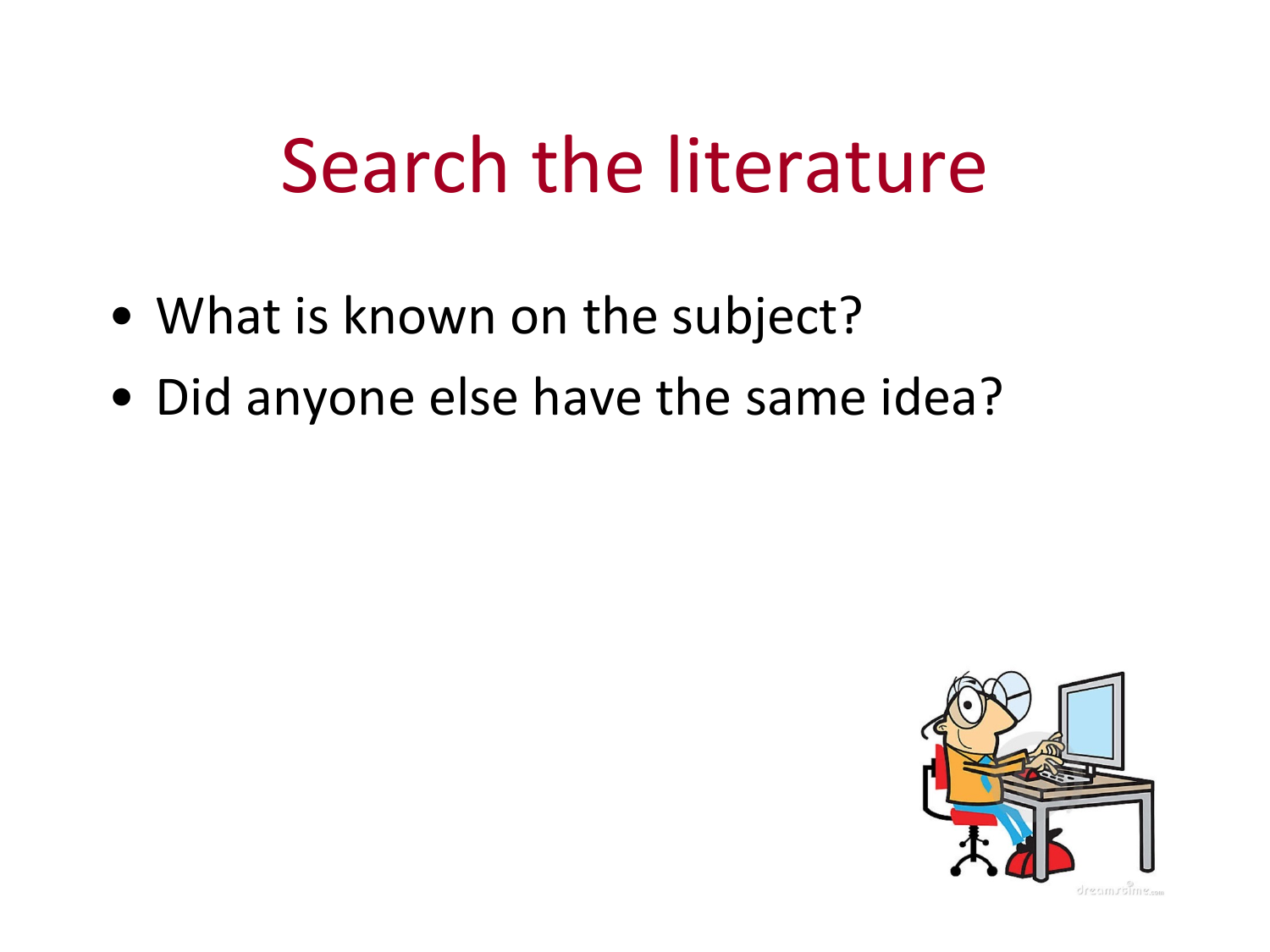### Write a project description (protocol)

- Background/introduction
- Aim(s)
- Material and method
- Timeline
- References

• 2 page summary

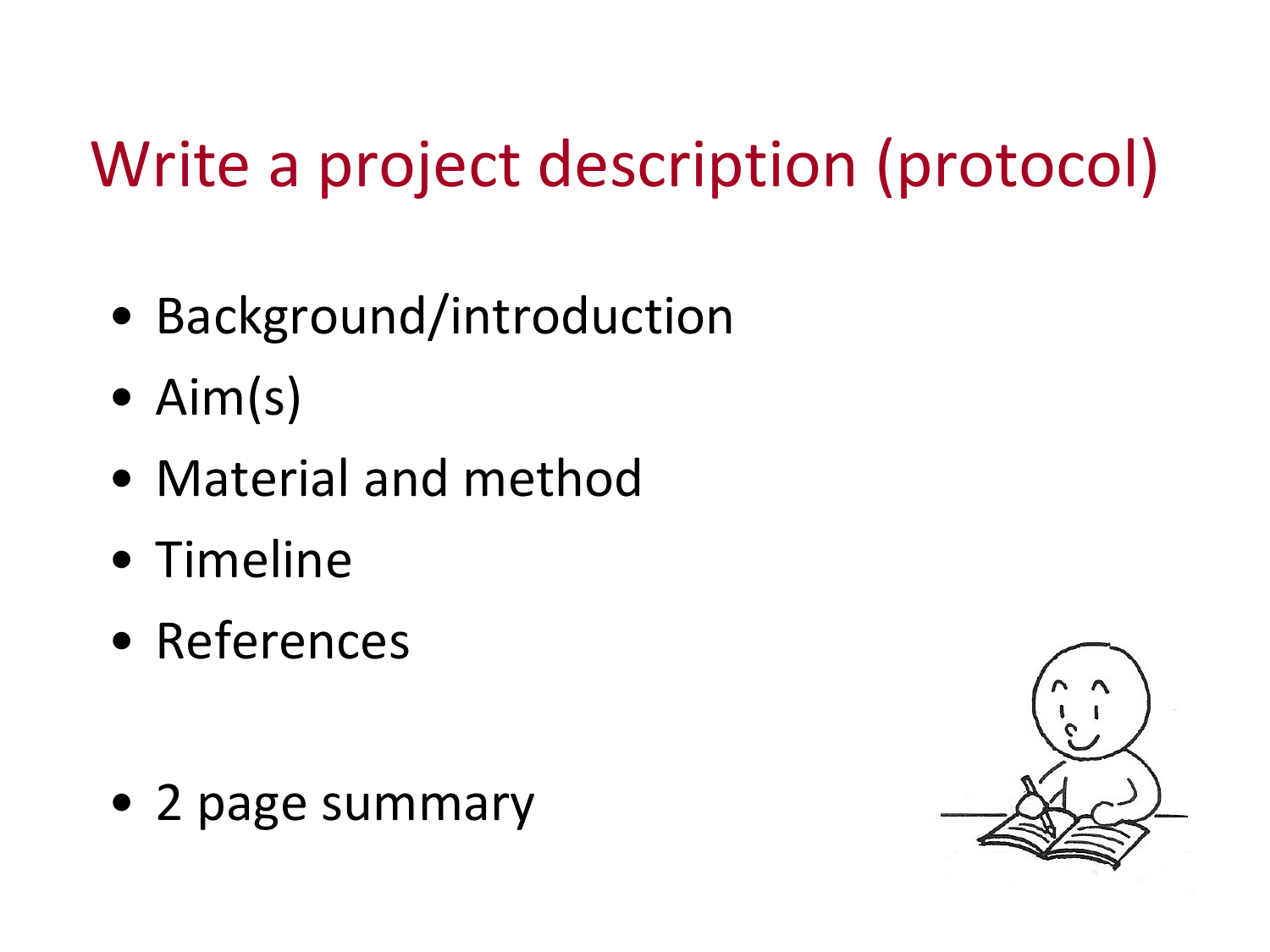### Background

• **Why** do you want to do the study?

- What is known on the subject?
- Gaps in knowledge?

• Your personal motivation

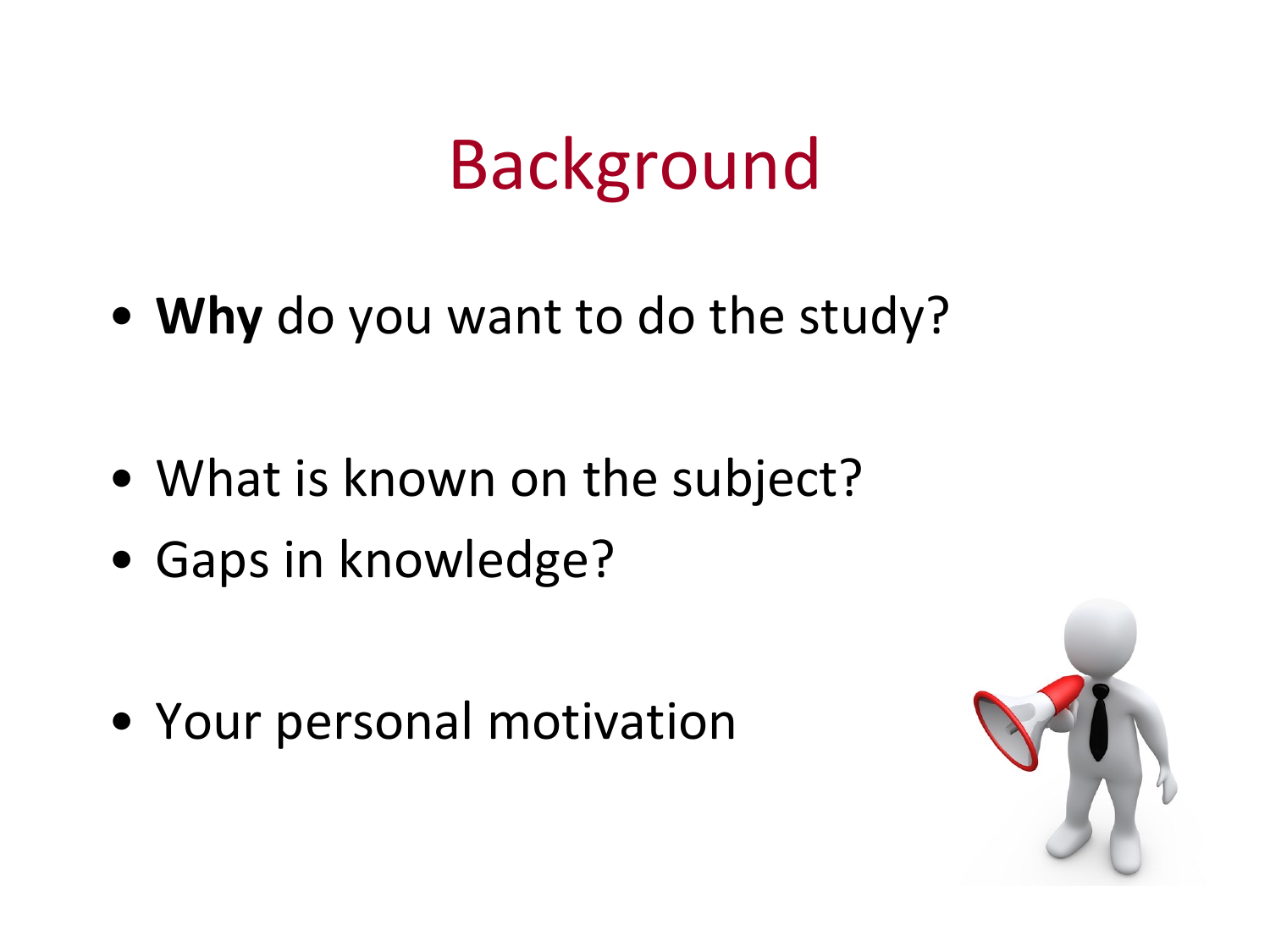# Aim(s)

• **What** do you want to find out?

• What question do you want to answer?

• (Hypothesis)

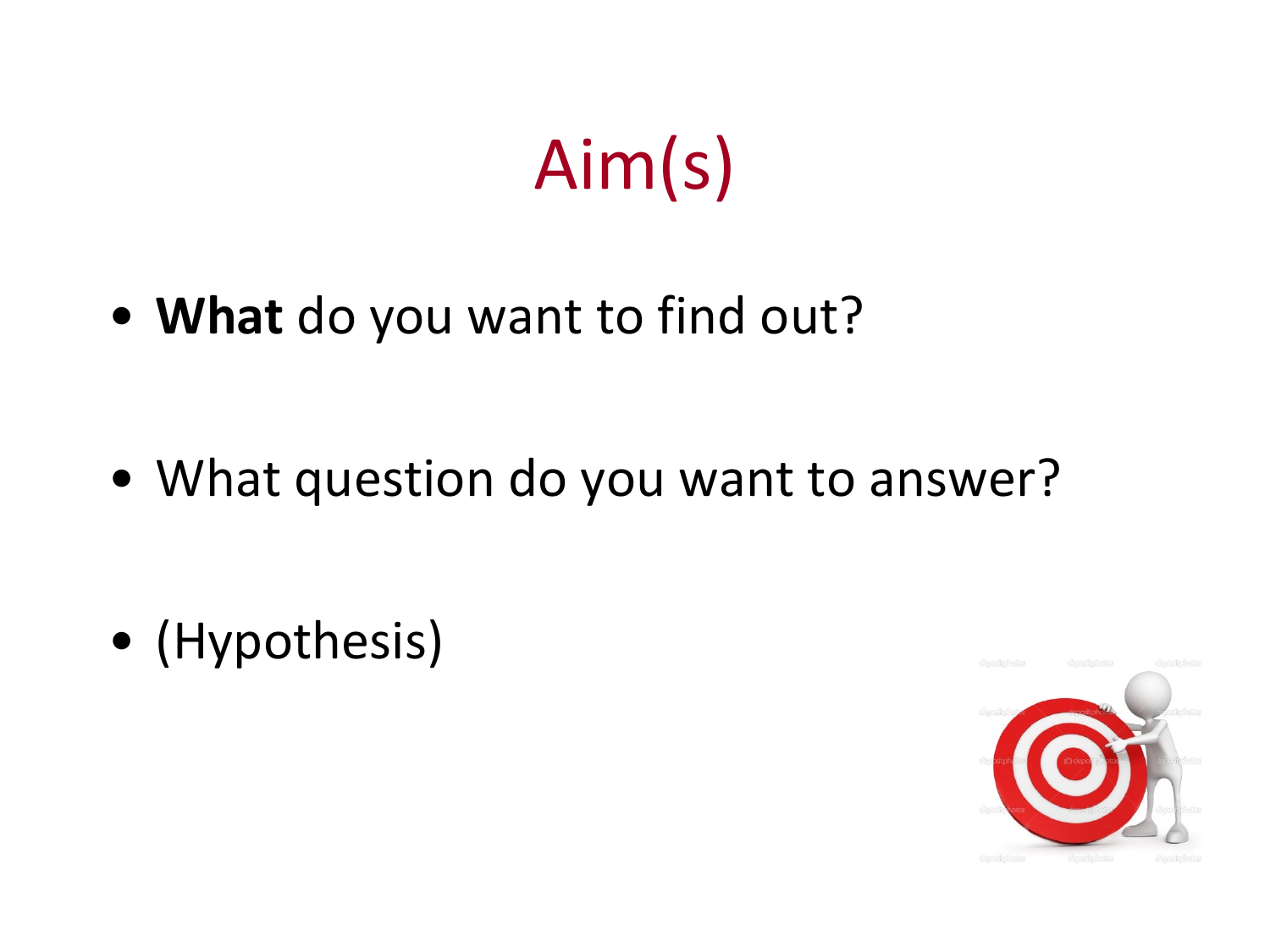### Method

- **How** are you going to do your study to answer your question?
- Describe in sufficient detail
- Include material

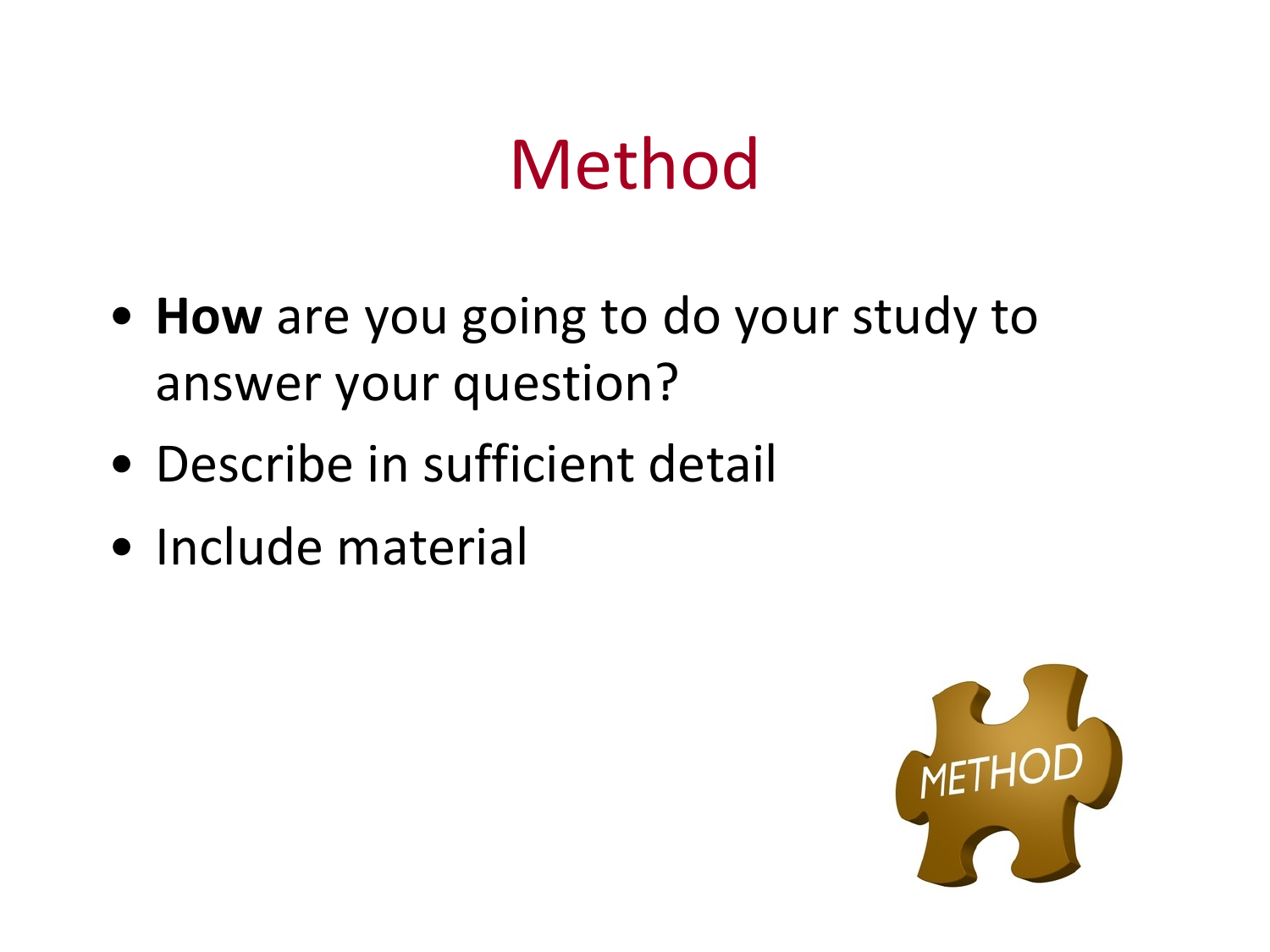### Time line

• **When** are you going to do the different parts of the work? (**Who** is responsible?)

- Include all parts (planning, literature searches, data collection, analysis, writing of abstract, preparing presentation…)
- Be realistic. **Everything** takes longer then expected.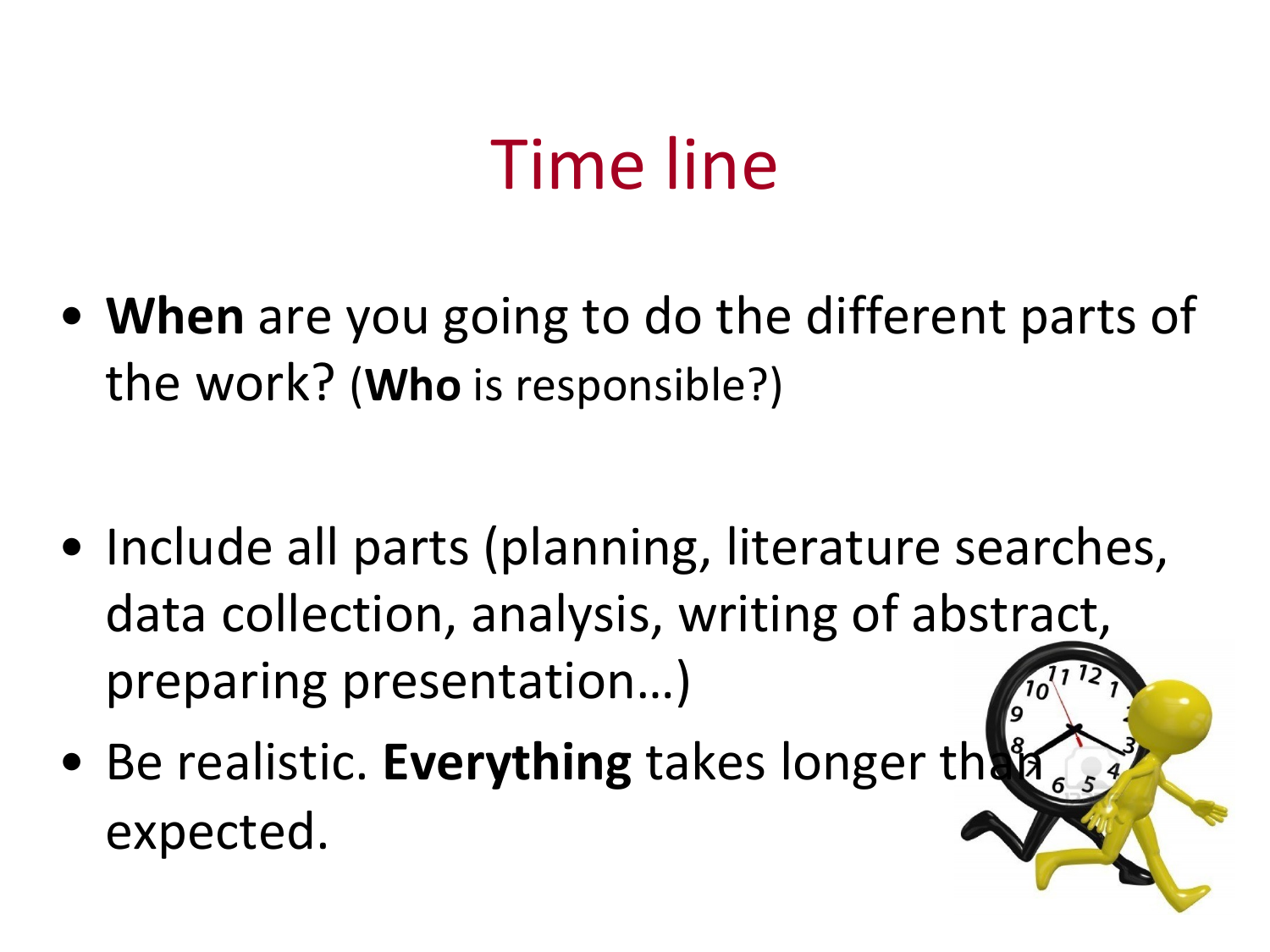### Other points as needed

- Ethics approval?
- Institutional approval?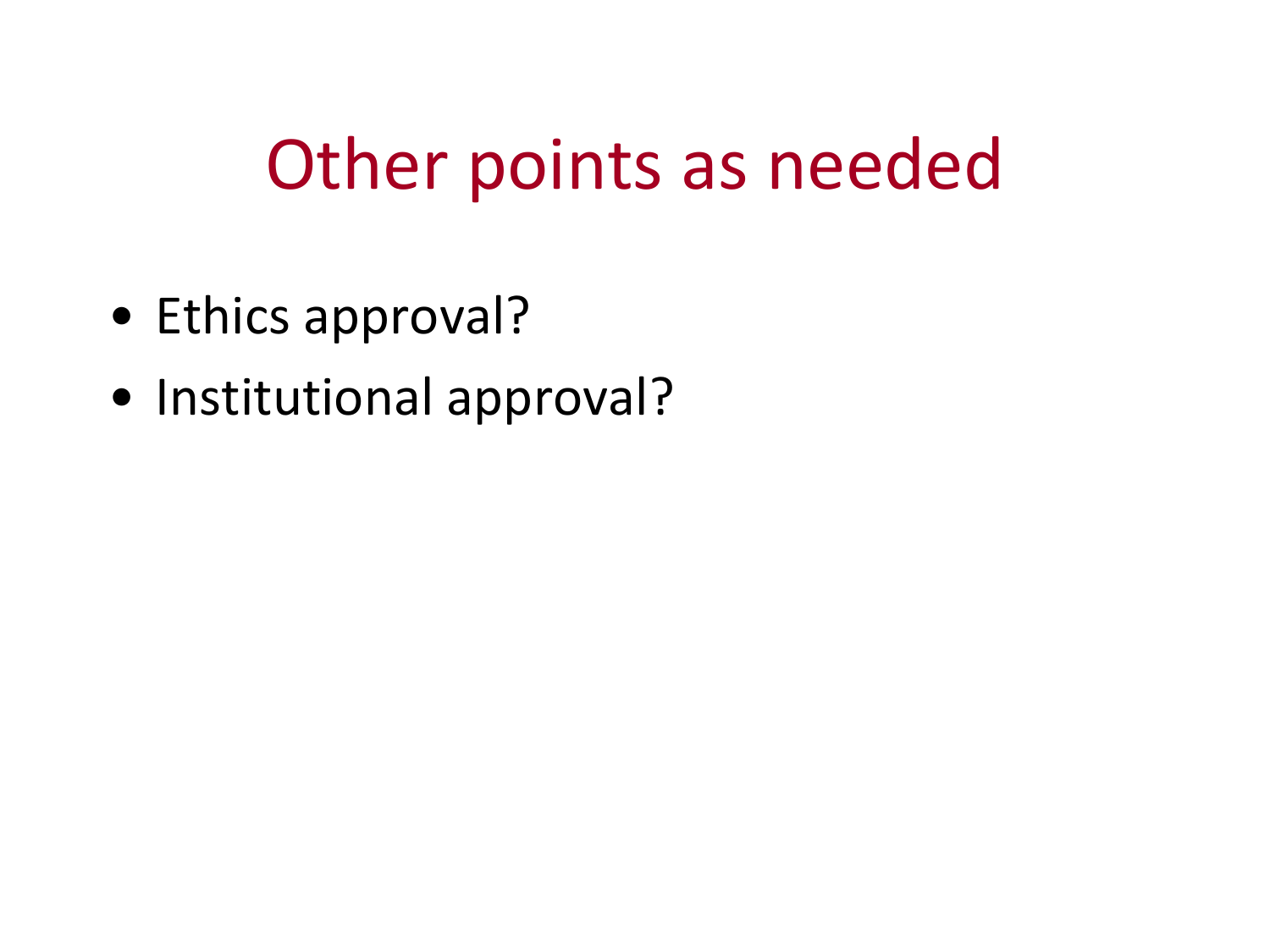#### References

• A few central references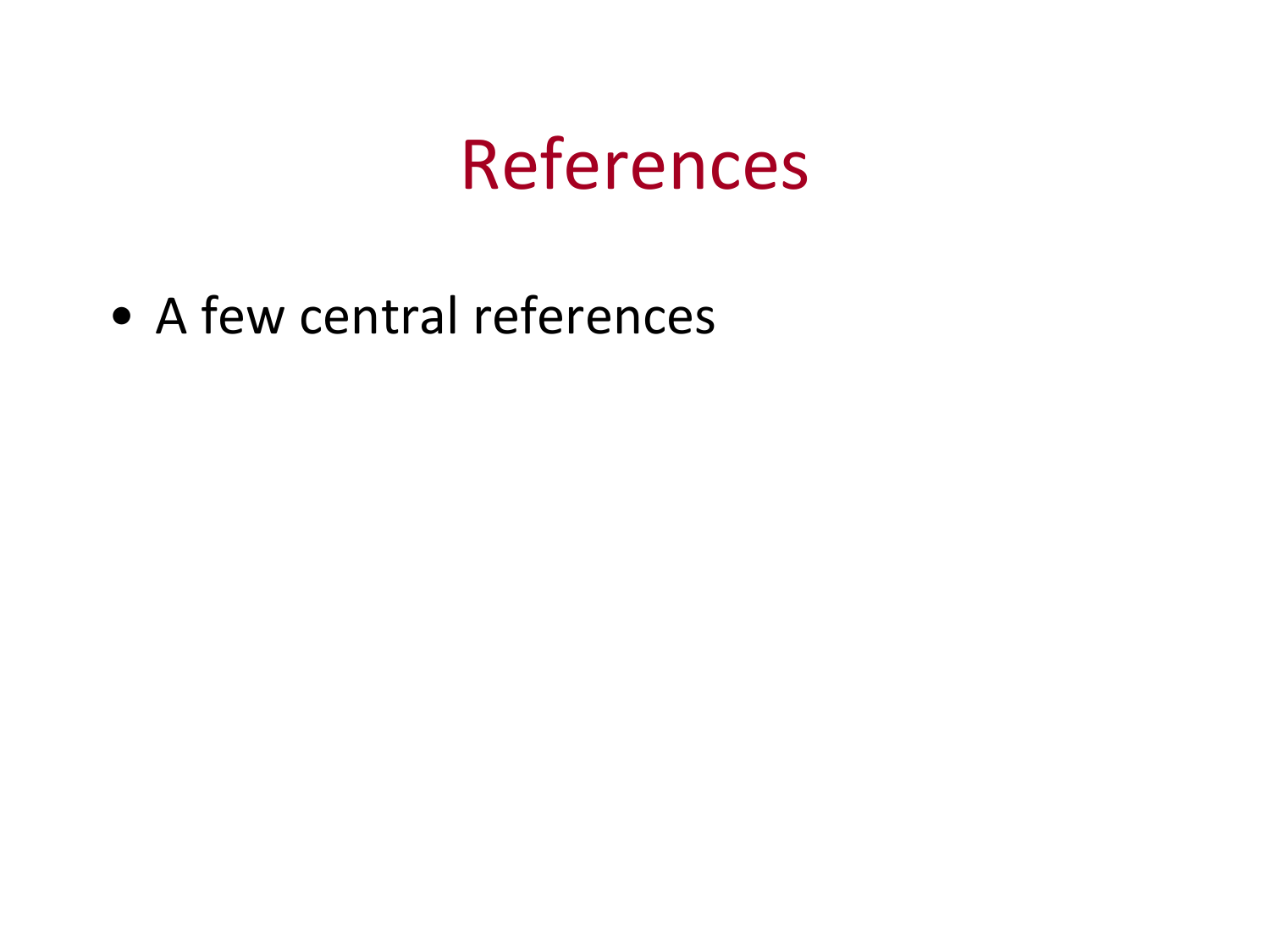### This is your map

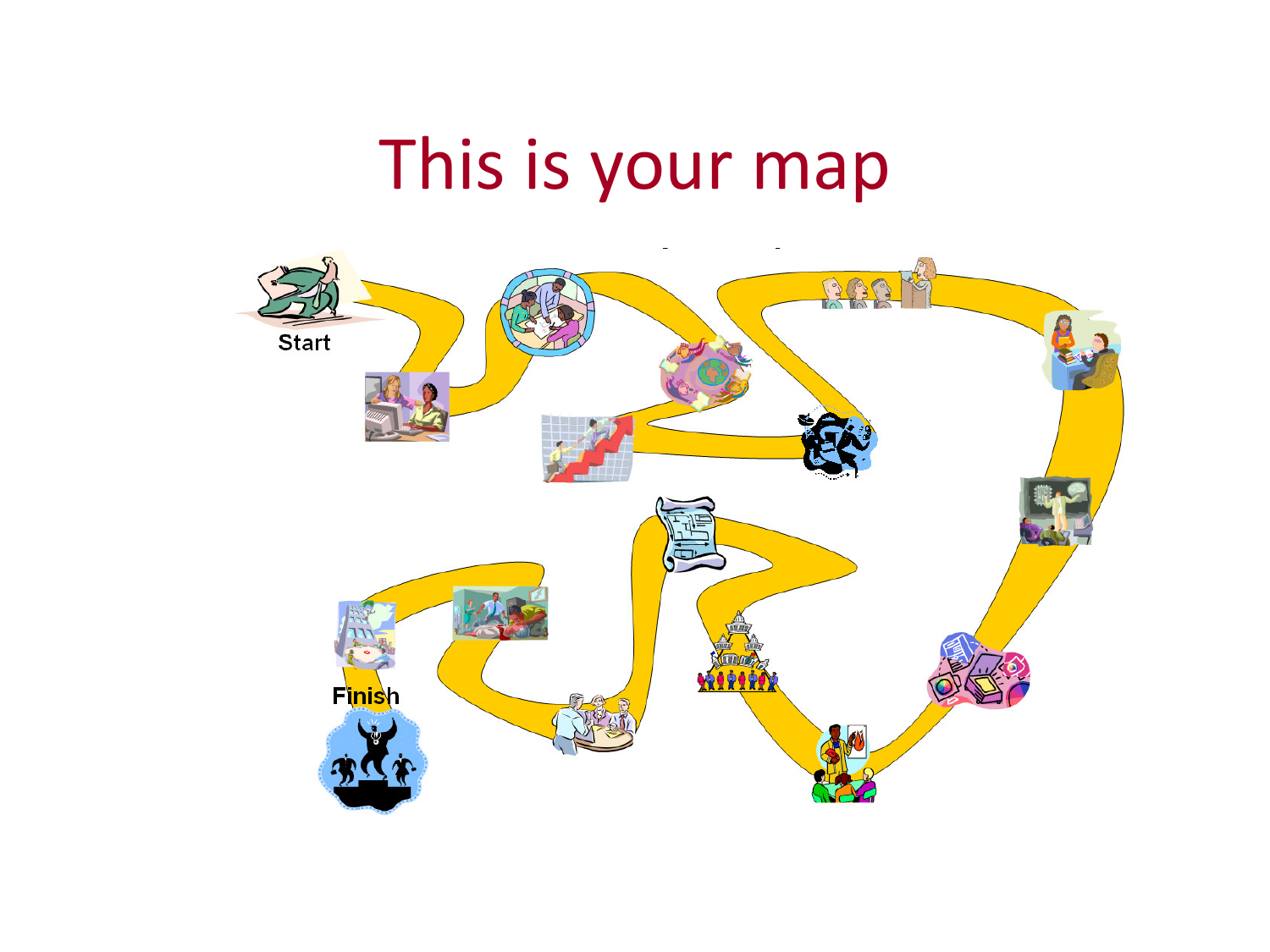### This is your map

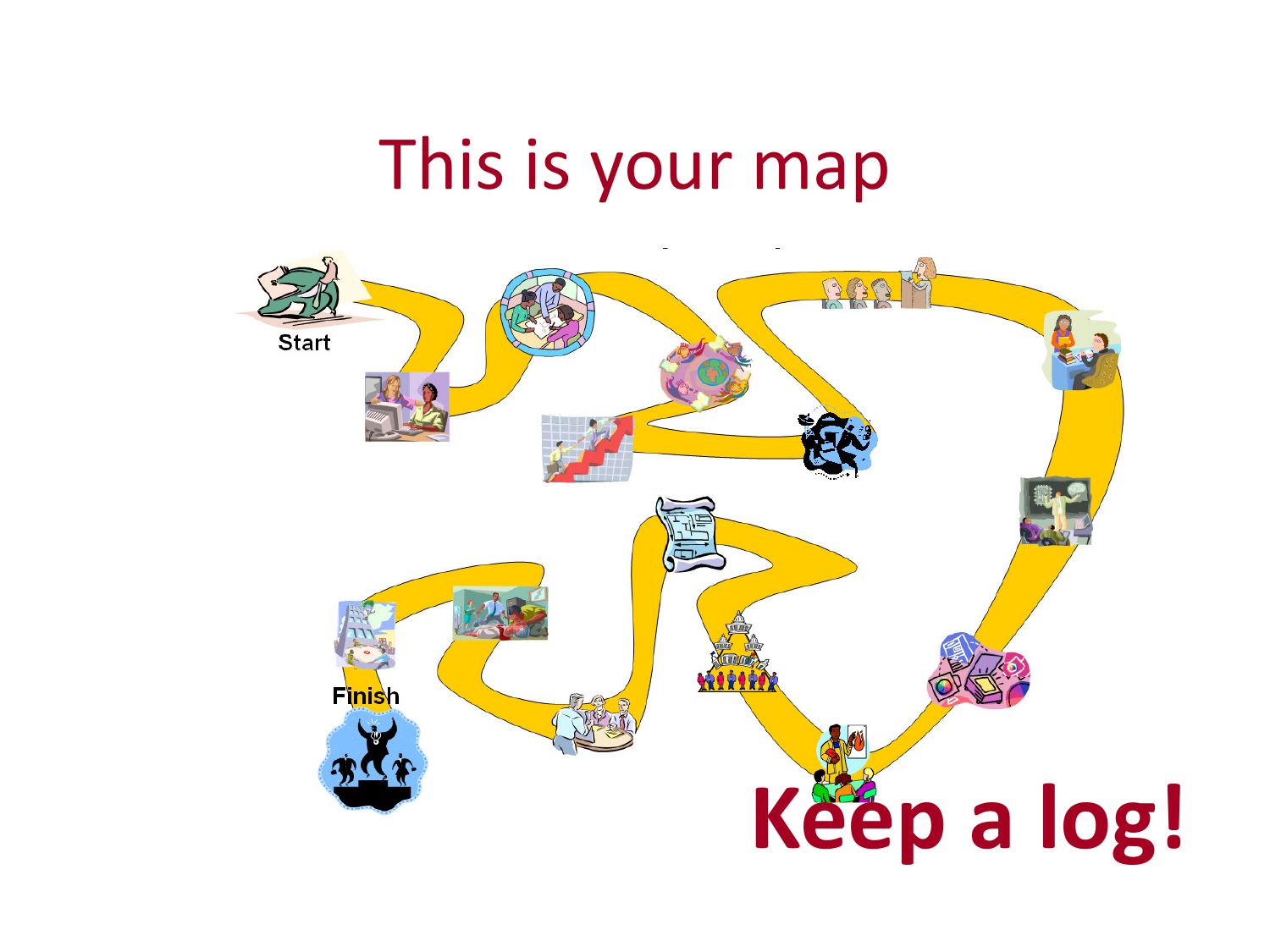### Project types

- Literature review
- Guideline or procedure based on lit. review
- Audit
- Implementation or development project
- Limited clinical research project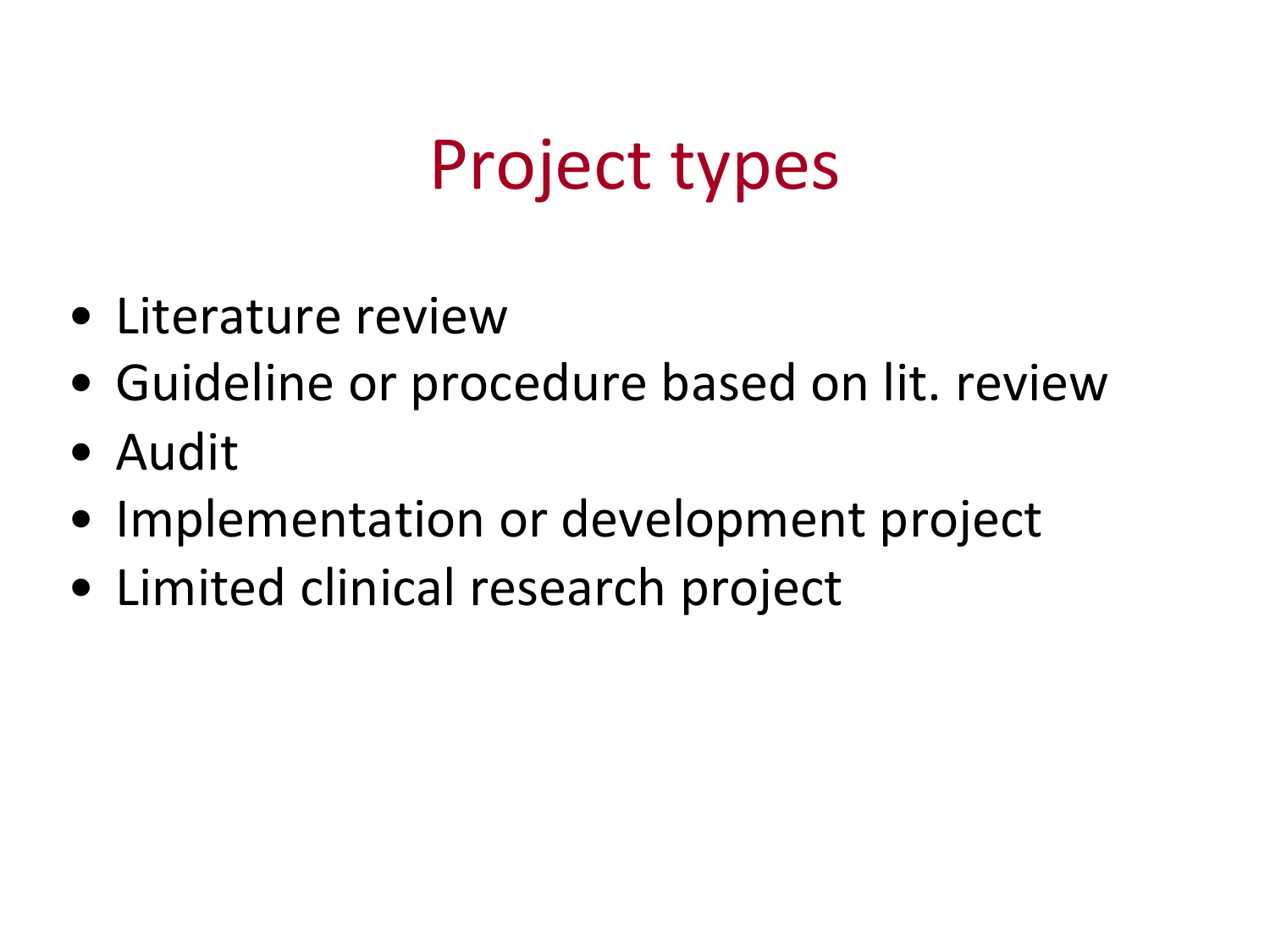## When you get home

- Develop your idea
- Keep your log
- Find a tutor
- Search the literature
- Write a project description (protocol)

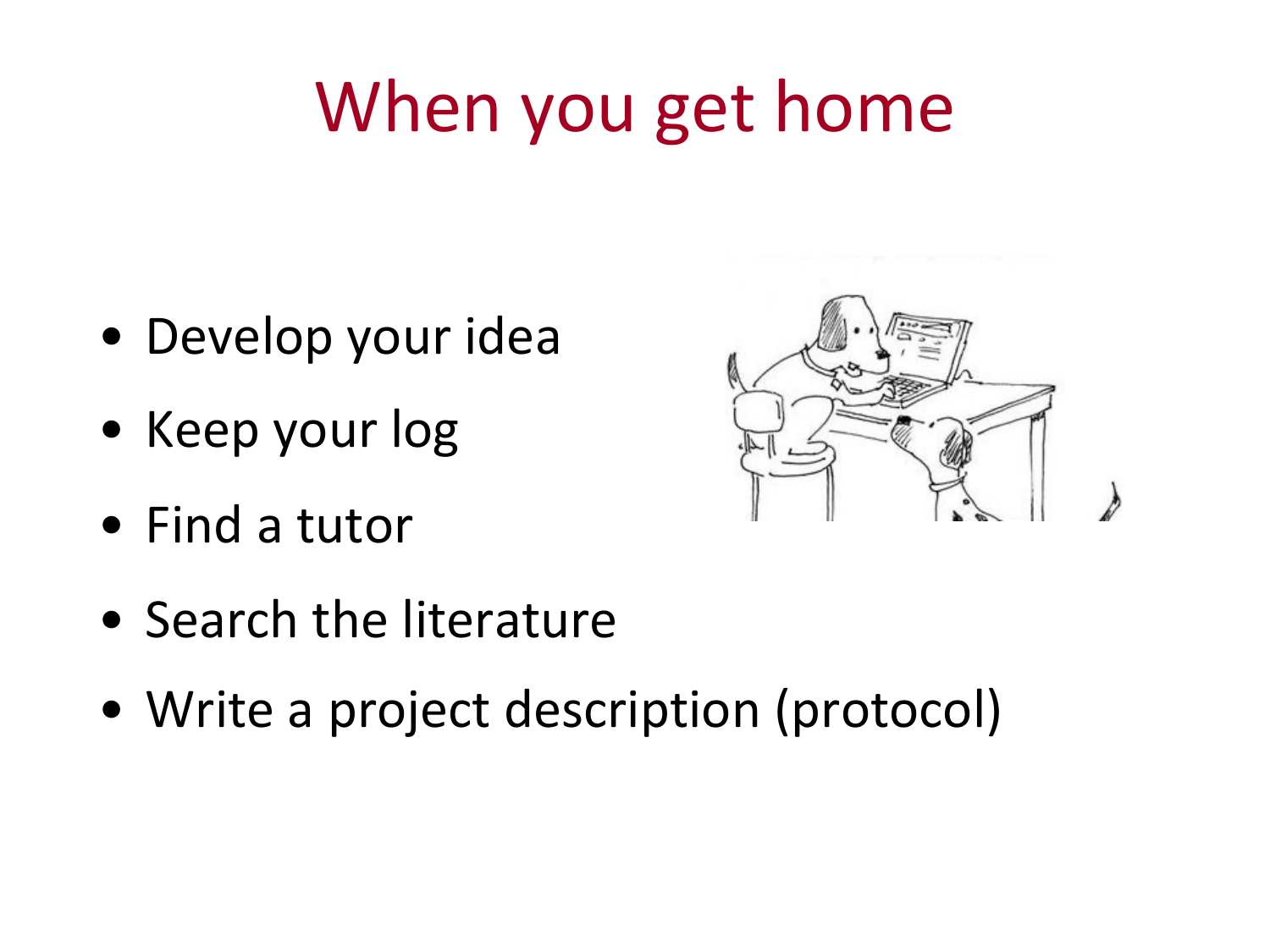#### Tutor agreement

• Use it!

• Regulations for the NSCPM Course project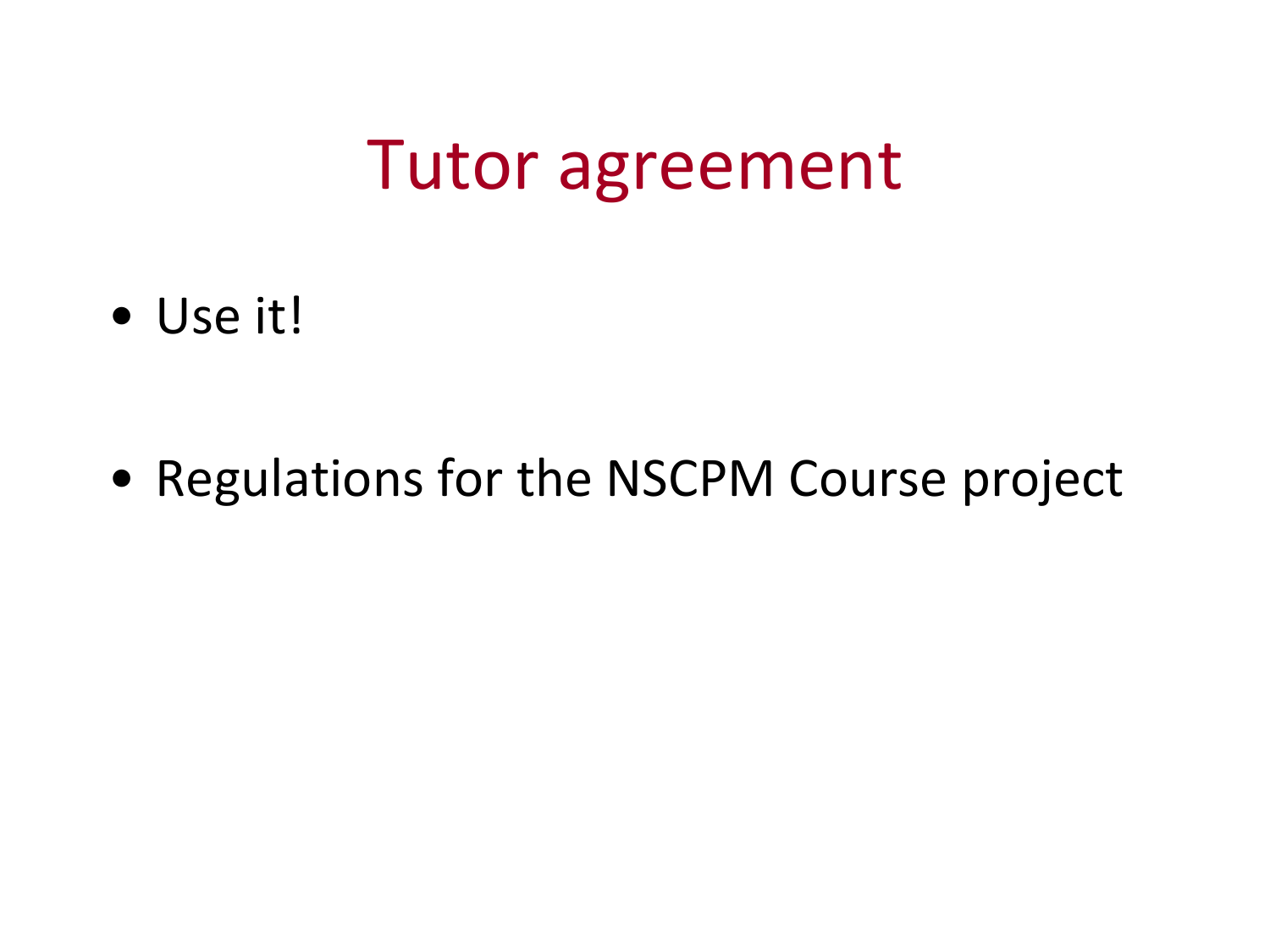# Send (a summary of) your proto

- The complete protocol might be written in native language
- We need a summary in English:
	- $-$  1-2 pages
	- Background, Aim(s), Material and methods, Timeline, A few central references
- Send it to Helena, deadline 26 January 202 helena.kraft@stockholmssjukhem.se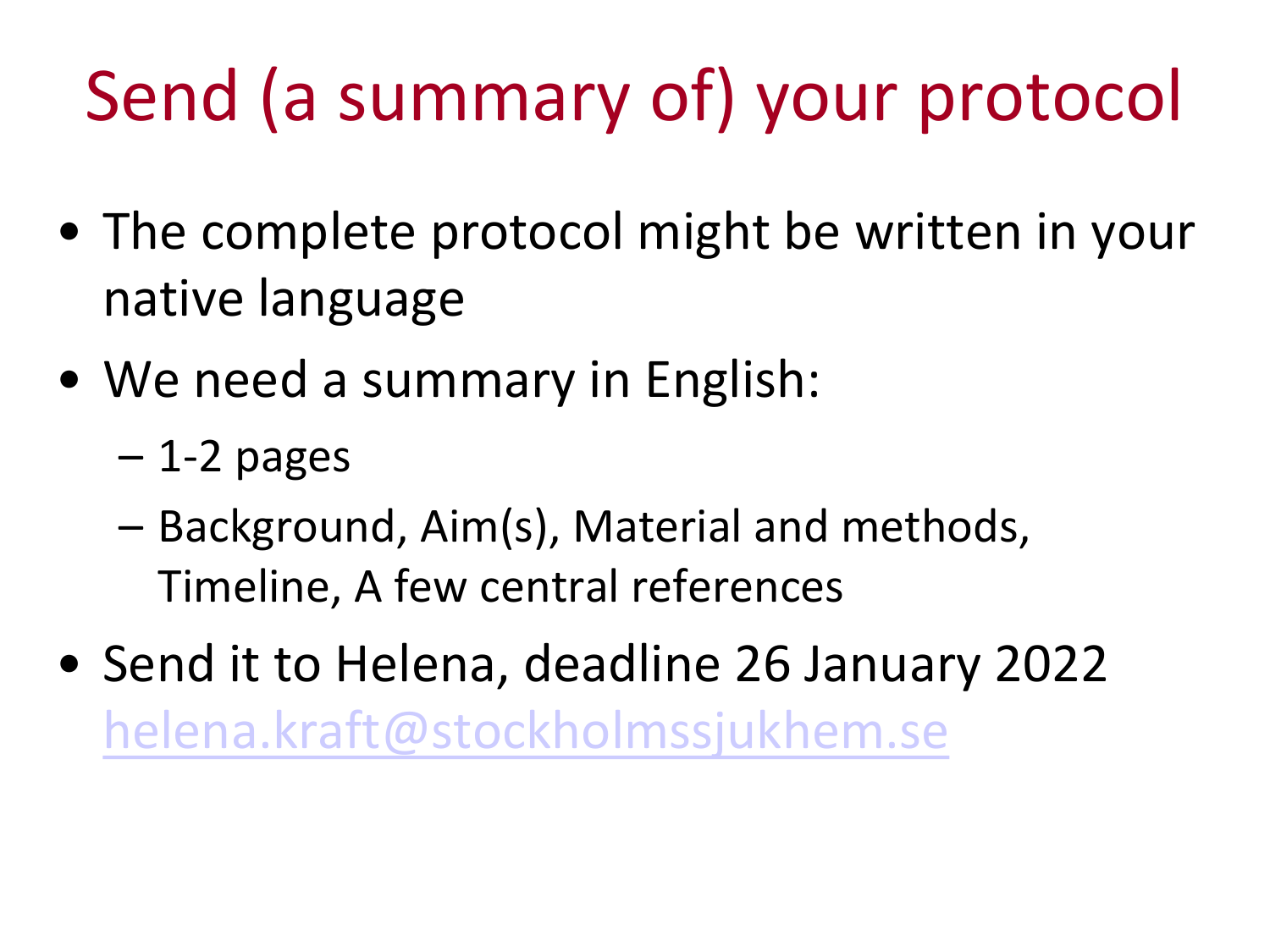#### Who is responsible?

• You - with the help of your tutor

• We are going to read all readable protocols and give you feed-back before Module 2